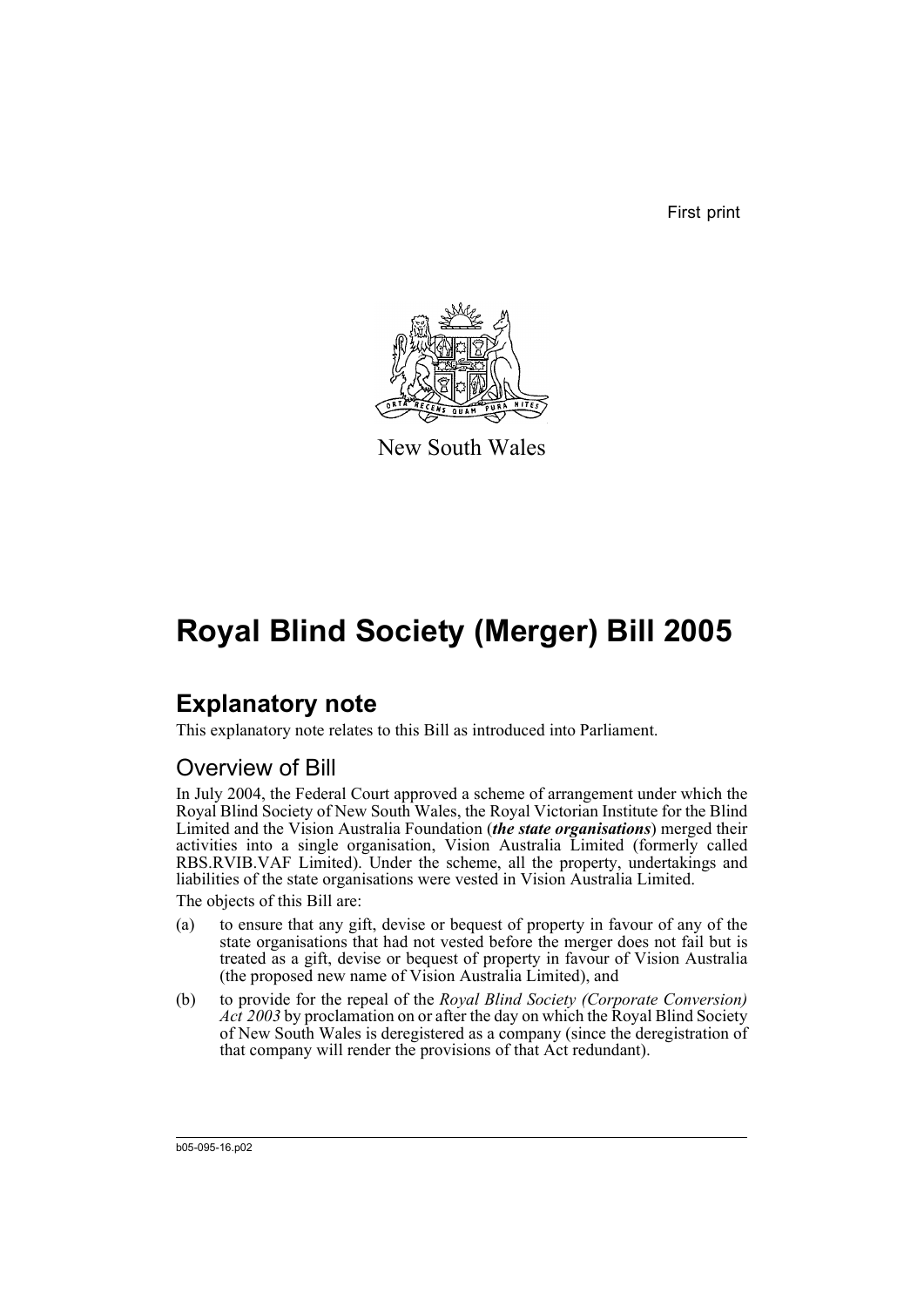Royal Blind Society (Merger) Bill 2005

Explanatory note

#### Outline of provisions

**Clause 1** sets out the name (also called the short title) of the proposed Act.

**Clause 2** provides for the commencement of the proposed Act on a day to be appointed by proclamation.

**Clause 3** defines certain words and expressions used in the proposed Act.

**Clause 4** makes provision for any gift, devise or bequest of property (including a declaration of trust in respect of property) in favour of any of the state organisations (or their predecessors) to be treated as a gift, devise or bequest of property in favour of Vision Australia. The proposed section applies in respect of a gift, devise or bequest made or declared before or after the commencement of the proposed Act and regardless of whether it is or was made or declared before or after the date of the merger.

**Clause 5** makes provision for the repeal of the *Royal Blind Society (Corporate Conversion) Act 2003* by proclamation on or after the day on which the Royal Blind Society of New South Wales is deregistered as a company.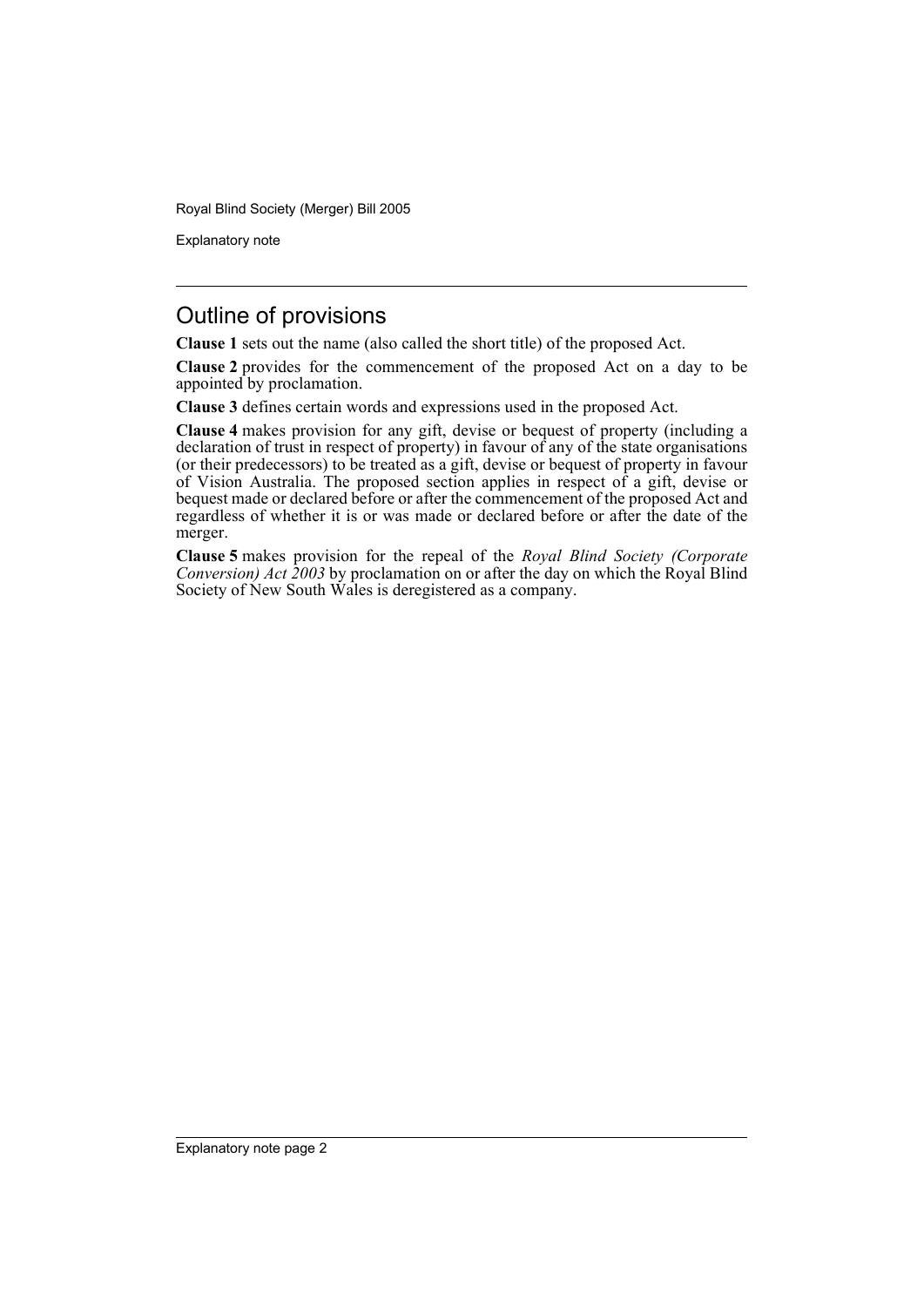First print



New South Wales

# **Royal Blind Society (Merger) Bill 2005**

## **Contents**

|    |                             | Page          |
|----|-----------------------------|---------------|
| 1  | Name of Act                 |               |
| 2. | Commencement                | 2             |
| 3  | Definitions                 | $\mathcal{P}$ |
| 4  | Gifts, devises and bequests | 2             |
| 5  | Repeal                      | 3             |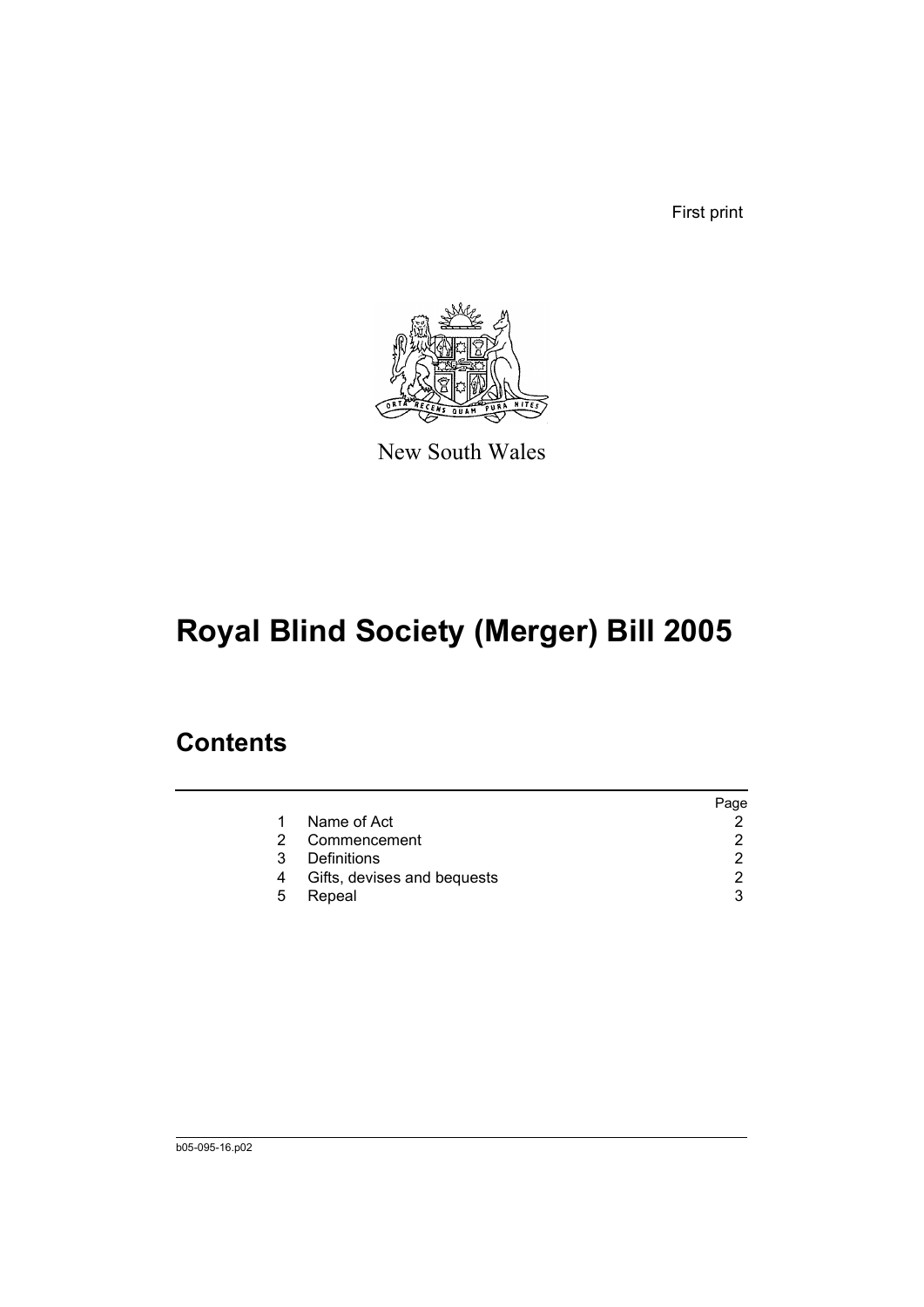Royal Blind Society (Merger) Bill 2005

Contents

Page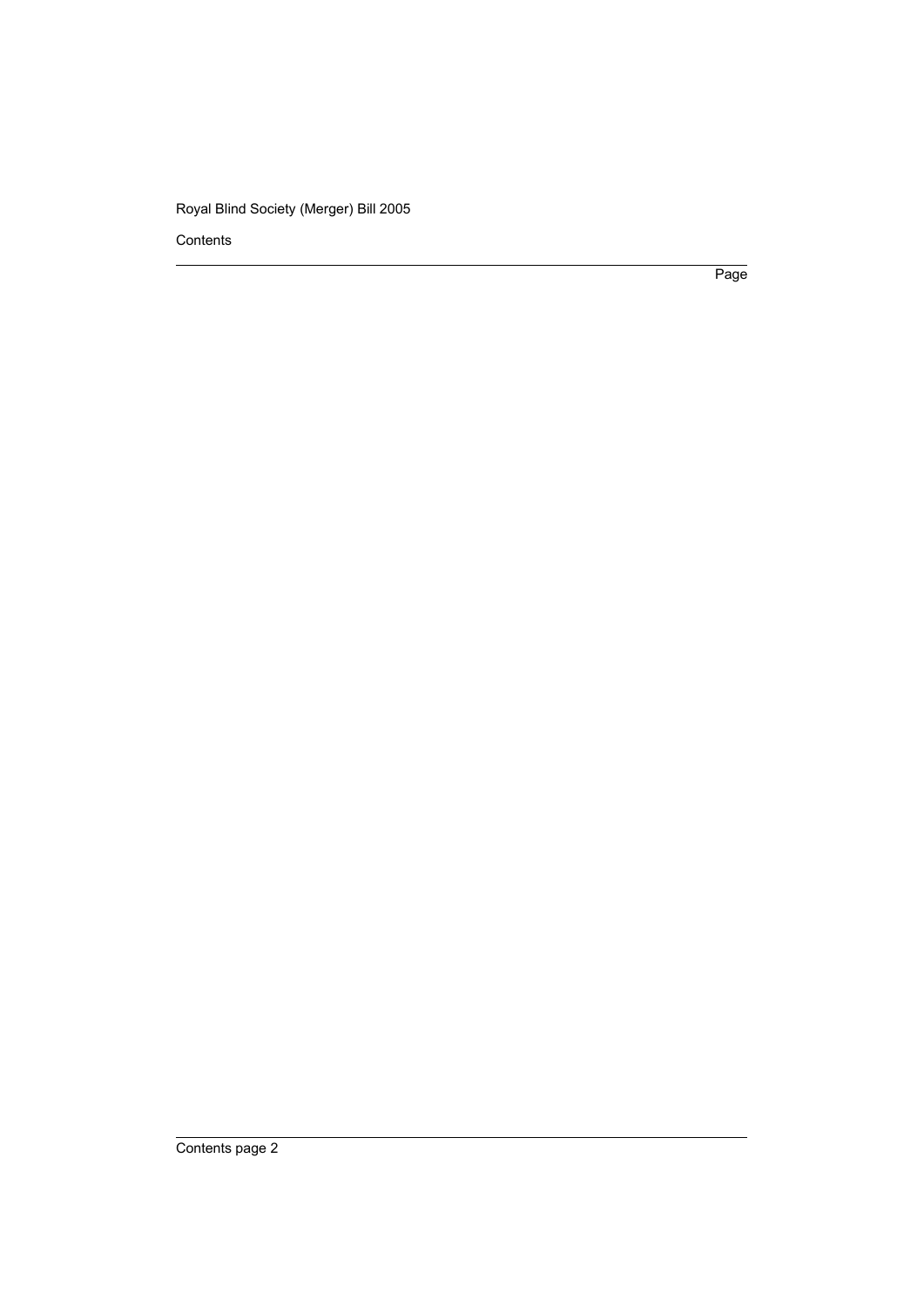

New South Wales

# **Royal Blind Society (Merger) Bill 2005**

No , 2005

#### **A Bill for**

An Act to ensure that any gift, devise or bequest of property in favour of the Royal Blind Society of New South Wales or other related agencies takes effect as if made in favour of the new combined agency, Vision Australia, and to provide for the repeal of the *Royal Blind Society (Corporate Conversion) Act 2003*.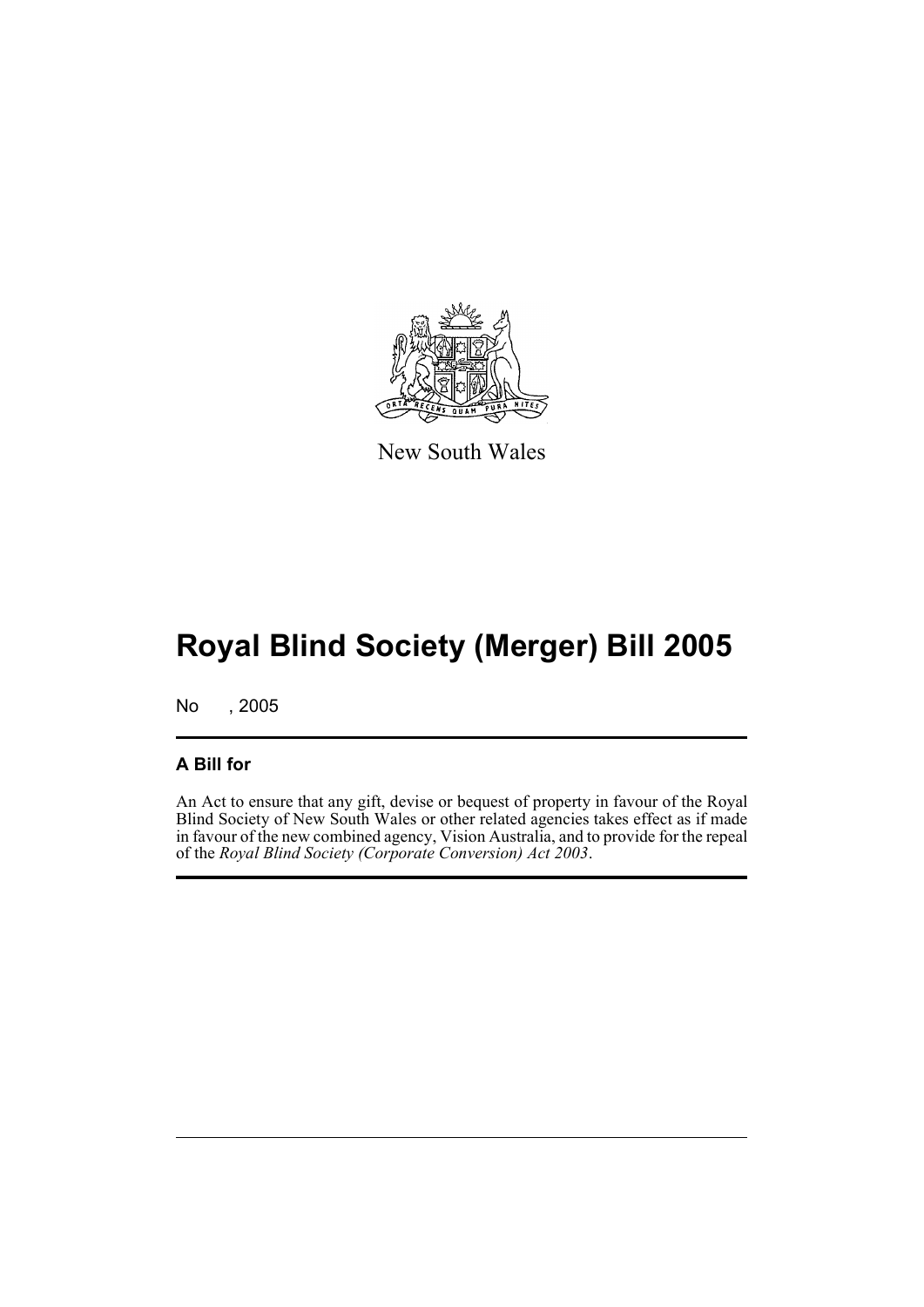| The Legislature of New South Wales enacts: |                     |                                                                                                                                                       | $\mathbf{1}$   |
|--------------------------------------------|---------------------|-------------------------------------------------------------------------------------------------------------------------------------------------------|----------------|
| 1                                          | <b>Name of Act</b>  |                                                                                                                                                       | 2              |
|                                            |                     | This Act is the Royal Blind Society (Merger) Act 2005.                                                                                                | 3              |
| $\mathbf{2}$                               | <b>Commencement</b> |                                                                                                                                                       | 4              |
|                                            |                     | This Act commences on a day to be appointed by proclamation.                                                                                          | 5              |
| 3                                          |                     | <b>Definitions</b>                                                                                                                                    | 6              |
|                                            | (1)                 | In this Act:                                                                                                                                          | $\overline{7}$ |
|                                            |                     | <i>combined agency</i> means Vision Australia (ACN 108 391 831).                                                                                      | 8              |
|                                            |                     | <i>merged agency</i> means the Royal Blind Society of New South Wales                                                                                 | 9              |
|                                            |                     | (ACN 107 867 961), the Royal Victorian Institute for the Blind Limited                                                                                | 10             |
|                                            |                     | (ACN 053 864 841) or the Vision Australia Foundation (ACN 007 428<br>284).                                                                            | 11<br>12       |
|                                            |                     | <i>merger</i> means the merger of the merged agencies that took place                                                                                 | 13             |
|                                            |                     | through a scheme of arrangement made under section 411 of the                                                                                         | 14             |
|                                            |                     | Corporations Act 2001 of the Commonwealth and was approved by the                                                                                     | 15             |
|                                            |                     | Federal Court of Australia on 6 July 2004.                                                                                                            | 16             |
|                                            |                     | property means any legal or equitable estate or interest (whether present<br>or future and whether vested or contingent) in real or personal property | 17<br>18       |
|                                            |                     | of any description (including money).                                                                                                                 | 19             |
|                                            | (2)                 | Notes included in this Act do not form part of this Act.                                                                                              | 20             |
| 4                                          |                     | Gifts, devises and bequests                                                                                                                           | 21             |
|                                            | (1)                 | A gift, devise or bequest of property to, in favour of, or for the use of a                                                                           | 22             |
|                                            |                     | merged agency or for a charitable purpose of a merged agency is taken                                                                                 | 23             |
|                                            |                     | to be, and takes effect as, a gift, devise or bequest of property to, in<br>favour of, or for the use of the combined agency, or for a charitable     | 24<br>25       |
|                                            |                     | purpose of the combined agency that corresponds with, or is similar to,                                                                               | 26             |
|                                            |                     | a charitable purpose of the relevant merged agency for which the gift,                                                                                | 27             |
|                                            |                     | devise or bequest was made or declared.                                                                                                               | 28             |
|                                            | (2)                 | This section applies in respect of a gift, devise or bequest of property                                                                              | 29             |
|                                            |                     | made or declared before or after the commencement of this Act and                                                                                     | 30             |
|                                            |                     | regardless of whether it is or was made or declared before or after the                                                                               | 31             |
|                                            |                     | merger.                                                                                                                                               | 32             |